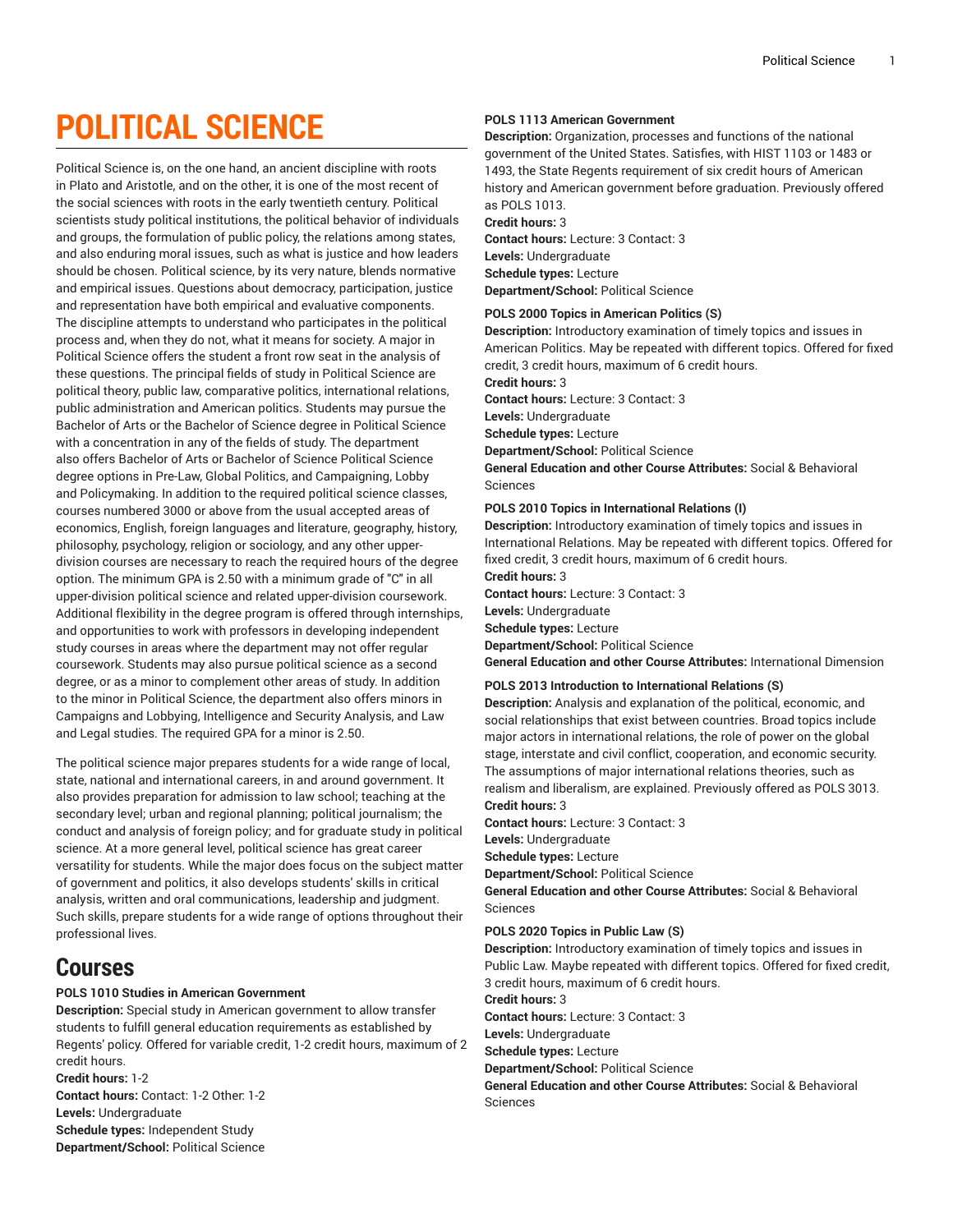## **POLS 2023 The Individual And The Law**

**Description:** Introduction to the U.S. Constitution, legal reasoning, legal research techniques, and topical issues of U.S. public law. **Credit hours:** 3

**Contact hours:** Lecture: 3 Contact: 3 **Levels:** Undergraduate **Schedule types:** Lecture **Department/School:** Political Science

### **POLS 2030 Topics in Public Policy & Administration**

**Description:** Introductory examination of timely topics and issues in Public Policy and Administration. May be repeated with different topics. Offered for fixed credit, 3 credit hours, maximum of 6 credit hours. **Credit hours:** 3 **Contact hours:** Lecture: 3 Contact: 3

**Levels:** Undergraduate **Schedule types:** Lecture **Department/School:** Political Science

#### **POLS 2033 Introduction to Public Administration**

**Description:** Public administration, including administration, administrative organization, decision-making, governmental public relations and administrative responsibilities. **Credit hours:** 3 **Contact hours:** Lecture: 3 Contact: 3 **Levels:** Undergraduate **Schedule types:** Lecture

**Department/School:** Political Science

### **POLS 2110 Topics in Comparative Politics (I)**

**Description:** Introductory examination of timely topics and issues in Comparative Politics. May be repeated with different topics. Offered for fixed credit, 3 credit hours, maximum of 6 credit hours. **Credit hours:** 3 **Contact hours:** Lecture: 3 Contact: 3 **Levels:** Undergraduate

**Schedule types:** Lecture **Department/School:** Political Science

**General Education and other Course Attributes:** International Dimension

## **POLS 2113 Introduction to Comparative Politics (IS)**

**Description:** A study of the domestic politics, society, and economies in countries around the world. **Credit hours:** 3 **Contact hours:** Lecture: 3 Contact: 3 **Levels:** Undergraduate **Schedule types:** Lecture **Department/School:** Political Science **General Education and other Course Attributes:** International Dimension, Social & Behavioral Sciences

### **POLS 2213 Fundamentals of Political Science**

**Description:** This course provides an overview of Political Science as a field of study, and it provides students with basic research literacy and other skills essential to success as a Political Science major. **Credit hours:** 3 **Contact hours:** Lecture: 3 Contact: 3 **Levels:** Undergraduate

**Schedule types:** Lecture **Department/School:** Political Science

## **POLS 2313 Social Justice Politics (D)**

**Description:** This course examines race, ethnicity, class, gender, sexuality, religion, age, ability, and in a number of realms, particularly the political. Specific social justice issues discussed include immigration reform, religious accommodations in the workplace, the gender gap In wages and political office holding, income and wealth inequality, racial and ethnic discrimination, same-sex marriage, ageism and disability access.

## **Credit hours:** 3

**Contact hours:** Lecture: 3 Contact: 3 **Levels:** Undergraduate **Schedule types:** Lecture **Department/School:** Political Science **General Education and other Course Attributes:** Diversity

#### **POLS 2890 Honors Experience in Political Science**

**Prerequisites:** Honors Program participation and concurrent enrollment in a designated Political Science course.

**Description:** A supplemental Honors experience in Political Science to partner concurrently with designated Political Science course(s). This course adds a different intellectual dimension to the designated course(s). Offered for fixed credit, 3 credit hours, maximum of 6 credit hours.

**Credit hours:** 1

**Contact hours:** Lecture: 1 Contact: 1 **Levels:** Undergraduate **Schedule types:** Lecture **Department/School:** Political Science **General Education and other Course Attributes:** Honors Credit

#### **POLS 2993 Honors Tutorial in Political Science**

**Prerequisites:** POLS 1113. Honors standing, and invitation by head of department.

**Description:** For the special needs of the sophomore-level honors student majoring in political science who wishes to study individualized topics at an accelerated pace in a tutorial format. After mastering basic principles in an area of interest the student will conduct independent research under close faculty supervision and prepare a report or reports. **Credit hours:** 3

**Contact hours:** Contact: 3 Other: 3 **Levels:** Undergraduate **Schedule types:** Independent Study **Department/School:** Political Science

## **POLS 3003 The Soviet Union: History, Society and Culture(IS)**

**Description:** A comprehensive view of the Soviet Union, stressing those issues in the political, economic, technological, geographical and cultural spheres which are most relevant to the current situation. Accessible to beginning undergraduates. Same course as HIST 3003 & RUSS 3003. **Credit hours:** 3

**Contact hours:** Lecture: 3 Contact: 3 **Levels:** Undergraduate

**Schedule types:** Lecture

**Department/School:** Political Science

**General Education and other Course Attributes:** International Dimension, Social & Behavioral Sciences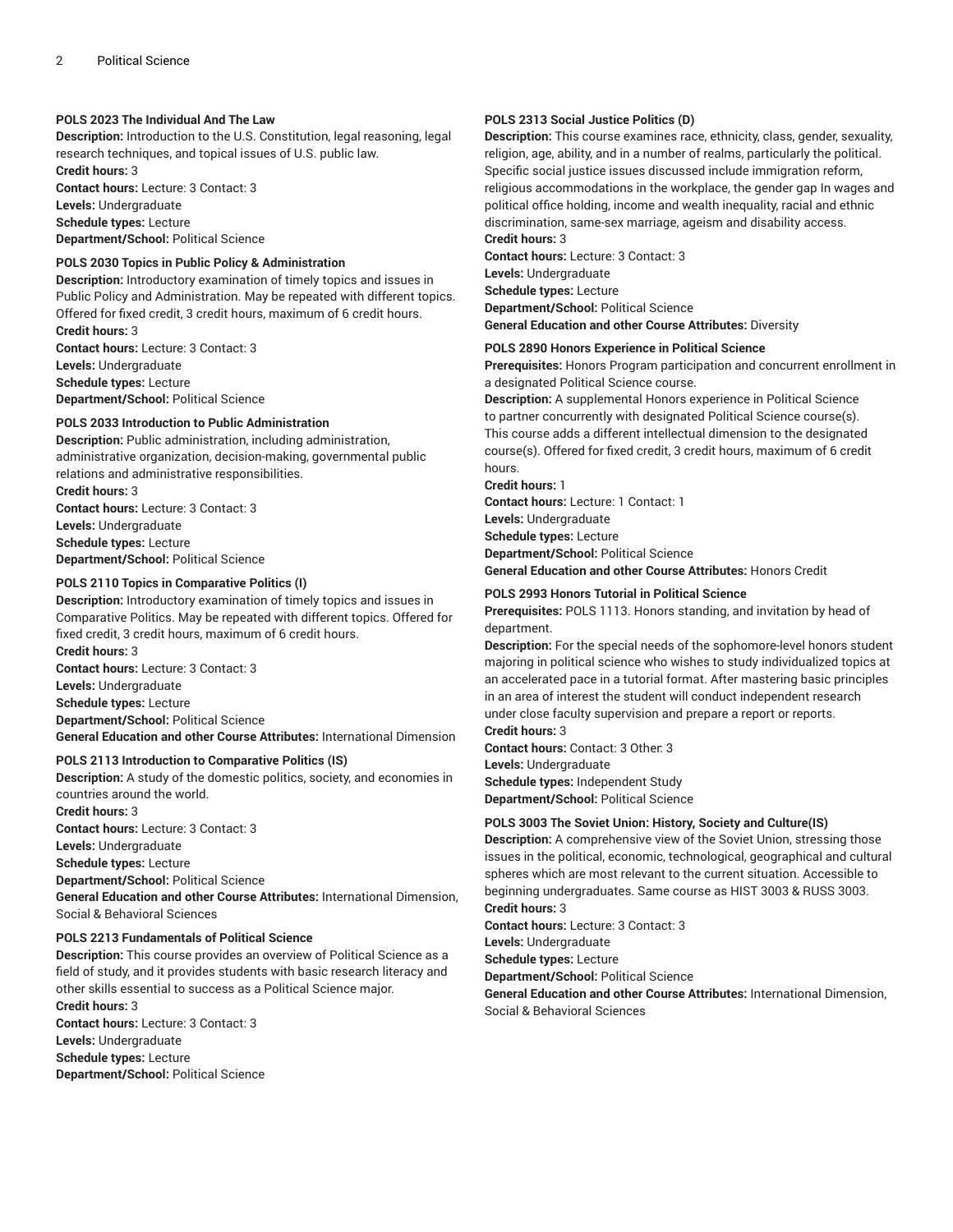## **POLS 3033 International Law**

**Description:** International laws between countries arise from customary law, treaties, and other international agreements. This course examines international law surrounding international diplomacy, conflict,

organizations, and the international political reasons for the creation, compliance, and violation of such laws. **Credit hours:** 3

**Contact hours:** Lecture: 3 Contact: 3 **Levels:** Undergraduate **Schedule types:** Lecture **Department/School:** Political Science

## **POLS 3053 Introduction to Central Asia Studies (IS)**

**Description:** A comprehensive view of newly-emerged Central Asian states examining the history, politics, economics, geography, and culture of Azerbaijan, Kazakhstan, Kyrgyzstan, Tajikistan, Turkmenistan and Uzbekistan as reflected in their thoughts, religion, literature, and architecture, in the past, and the strategic importance of their natural wealth for the present and future. Same course as GEOG 3053, GLST 3053, HIST 3053 & RUSS 3053.

**Credit hours:** 3

**Contact hours:** Lecture: 3 Contact: 3 **Levels:** Undergraduate **Schedule types:** Lecture **Department/School:** Political Science

#### **POLS 3090 Teaching Practicum**

**Prerequisites:** Consent of instructor.

**Description:** For outstanding students. Students will work with a faculty instructor and assist in many aspects of teaching including guest lecturing, offering study sessions, office hours, among other duties as determined by instructor. May involve meetings and written paper(s). Offered for variable credit, 1-6 credit hours, maximum of 6 credit hours. **Credit hours:** 1-6

**Contact hours:** Contact: 1-6 Other: 1-6 **Levels:** Undergraduate **Schedule types:** Independent Study **Department/School:** Political Science

## **POLS 3100 Political Science Internship**

**Prerequisites:** Consent of department.

**Description:** Internship education experience in a specific subfield in the discipline of political science. Offered for variable credit, 1-6 credit hours, maximum of 6 credit hours.

**Credit hours:** 1-6

**Contact hours:** Contact: 1-6 Other: 1-6 **Levels:** Undergraduate

**Schedule types:** Independent Study

**Department/School:** Political Science

## **POLS 3101 Oklahoma Intercollegiate Legislature**

**Description:** OSU Oklahoma Intercollegiate Legislature provides students with hands on experience in the legislative process. It is a mock legislature with the intended goal of passing bills and learning parliamentary procedure. Students learn how to research and draft legislation, build coalitions, and debate the merits of their bills. Participation in O.I.L. gives students a behind the scenes look at how state government conducts business. The result is academic learning in a real world setting. This course is a pass/fail grade. Offered for fixed credit, 1 credit hour.

**Credit hours:** 1

**Contact hours:** Lecture: 1 Contact: 1 **Levels:** Undergraduate **Schedule types:** Lecture **Department/School:** Political Science

## **POLS 3103 Introduction to Political Inquiry**

**Prerequisites:** Sophomore, Junior and Senior standing.

**Description:** The scope and methods of political science. Scientific methodology applied to political phenomena, hypothesis, measurement, literature review, research designs, introductory data analysis and writing in political science. Previously offered as POLS 4003.

**Credit hours:** 3 **Contact hours:** Lecture: 3 Contact: 3 **Levels:** Undergraduate **Schedule types:** Lecture **Department/School:** Political Science

#### **POLS 3123 Russian & Eurasian Politics (I)**

**Description:** An overview of the major political, social, and economic challenges facing Russia and its neighbors. **Credit hours:** 3 **Contact hours:** Lecture: 3 Contact: 3 **Levels:** Undergraduate **Schedule types:** Lecture **Department/School:** Political Science **General Education and other Course Attributes:** International Dimension

#### **POLS 3143 European Politics (I)**

**Description:** An overview of the major political, social, and economic challenges facing European countries. **Credit hours:** 3 **Contact hours:** Lecture: 3 Contact: 3 **Levels:** Undergraduate **Schedule types:** Lecture **Department/School:** Political Science **General Education and other Course Attributes:** International Dimension

#### **POLS 3163 African Politics (I)**

**Description:** An overview of the major political, social, and economic challenges facing African countries. **Credit hours:** 3

**Contact hours:** Lecture: 3 Contact: 3 **Levels:** Undergraduate

**Schedule types:** Lecture

**Department/School:** Political Science

**General Education and other Course Attributes:** International Dimension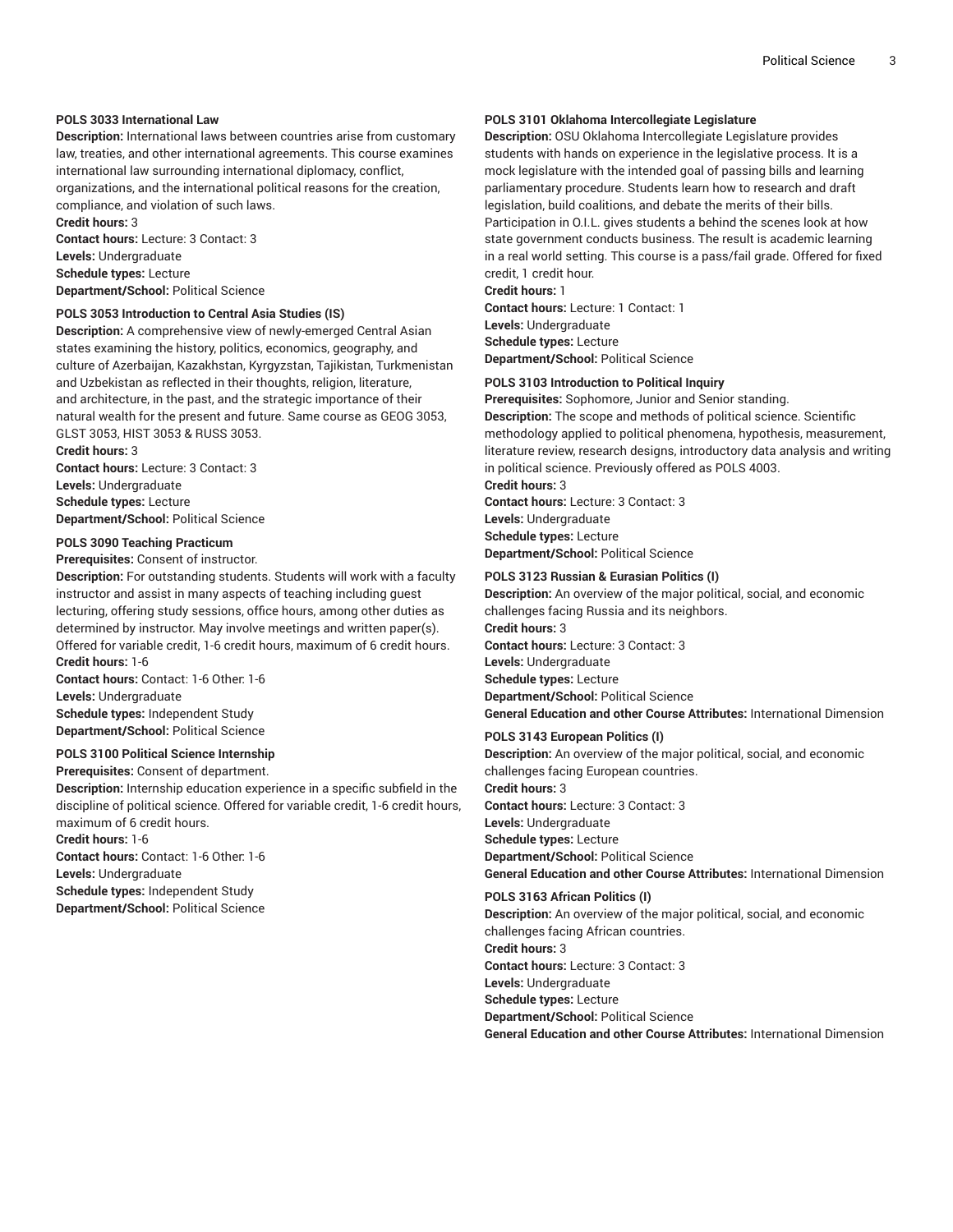## **POLS 3193 Latin American Politics (IS)**

**Description:** An overview of the major political, social, and economic challenges facing Latin American countries.

**Credit hours:** 3

**Contact hours:** Lecture: 3 Contact: 3 **Levels:** Undergraduate

**Schedule types:** Lecture

**Department/School:** Political Science

**General Education and other Course Attributes:** International Dimension, Social & Behavioral Sciences

## **POLS 3223 Asian Politics**

**Description:** An overview of the major political, social, and economic challenges facing Asian countries. **Credit hours:** 3 **Contact hours:** Lecture: 3 Contact: 3

**Levels:** Undergraduate **Schedule types:** Lecture **Department/School:** Political Science

## **POLS 3313 Middle Eastern Politics**

**Description:** An overview of the major political, social, and economic challenges facing Middle Eastern countries. **Credit hours:** 3 **Contact hours:** Lecture: 3 Contact: 3 **Levels:** Undergraduate **Schedule types:** Lecture

**Department/School:** Political Science

## **POLS 3353 Political Parties**

**Description:** An examination of political parties, including the role of parties in elections and government, how parties have changed through time, why there are only two major parties in the United States, and what factors influence how parties behave.

**Credit hours:** 3 **Contact hours:** Lecture: 3 Contact: 3 **Levels:** Undergraduate **Schedule types:** Lecture **Department/School:** Political Science

#### **POLS 3423 Voting and Elections**

**Description:** Electoral systems and their relationship to political development, political socialization, issue emergence, voting patterns and electoral cycles. **Credit hours:** 3 **Contact hours:** Lecture: 3 Contact: 3 **Levels:** Undergraduate

**Schedule types:** Lecture **Department/School:** Political Science

## **POLS 3443 Pol Campaigns And Candidacy**

**Description:** Planning, fundraising, targeting, public opinion, support operations, voter contact, the mass media and candidate activities. Previously offered as POLS 3414. **Credit hours:** 3 **Contact hours:** Lecture: 3 Contact: 3 **Levels:** Undergraduate **Schedule types:** Lecture **Department/School:** Political Science

## **POLS 3453 U.S. Congress**

**Description:** The power and organization of legislatures, as well as the selection and behavior of legislators. Special attention given to the U.S. Congress.

**Credit hours:** 3

**Contact hours:** Lecture: 3 Contact: 3 **Levels:** Undergraduate **Schedule types:** Lecture **Department/School:** Political Science

## **POLS 3483 The American Presidency**

**Description:** The politics of presidential selection, removal and succession; formal and informal powers of the president; relations with Congress, the national judiciary and national executive branch; proposed reforms and the vice-presidency.

**Credit hours:** 3 **Contact hours:** Lecture: 3 Contact: 3 **Levels:** Undergraduate **Schedule types:** Lecture **Department/School:** Political Science

#### **POLS 3493 Public Policy**

**Prerequisites:** Any one of POLS 1013, POLS 2033, ECON 1113. **Description:** Identification of policy options open to policy makers and examination of measurements and rationales underlying governmental programs. May not be used for degree credit with POLS 5613.

**Credit hours:** 3 **Contact hours:** Lecture: 3 Contact: 3 **Levels:** Undergraduate **Schedule types:** Lecture **Department/School:** Political Science

## **POLS 3513 Public Opinion and Polling**

**Description:** The nature of public opinion. Public opinion polling, the factors influencing opinion formation, and the effects of public opinion on policy and policy makers. **Credit hours:** 3 **Contact hours:** Lecture: 3 Contact: 3 **Levels:** Undergraduate **Schedule types:** Lecture **Department/School:** Political Science

## **POLS 3523 Money, Media And Politics**

**Prerequisites:** POLS 1113.

**Description:** Techniques used by successful candidates for elective office to present their positions to the voting public. Beginning with the basic elements of fundraising exploration of current campaign finance laws, funding techniques and campaign budgeting. Message development, media production and ad placement. Preparation of a fundraising strategy.

**Credit hours:** 3 **Contact hours:** Lecture: 3 Contact: 3 **Levels:** Undergraduate **Schedule types:** Lecture **Department/School:** Political Science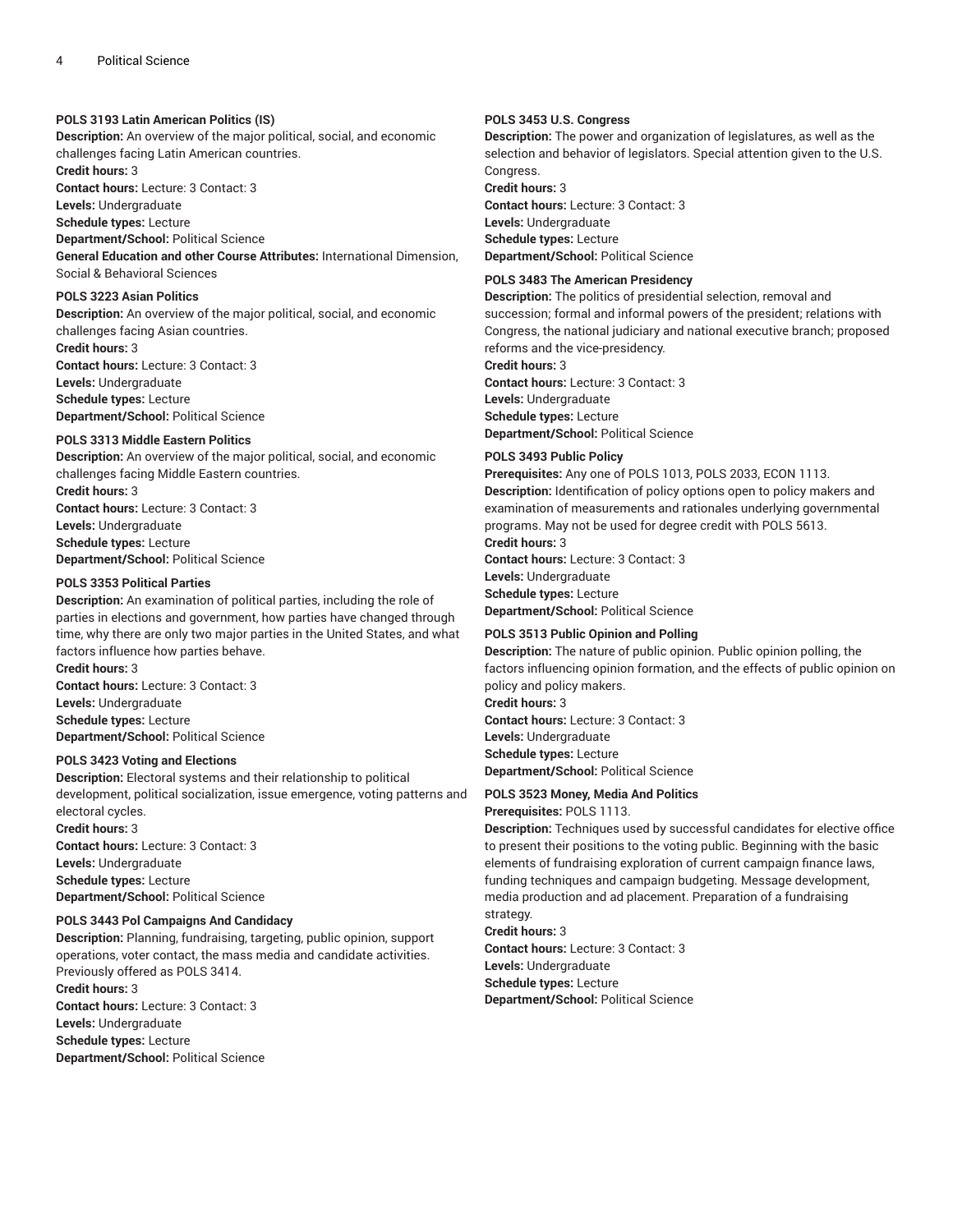## **POLS 3533 Lobbying: the Art of Influence and Manipulation**

## **Prerequisites:** POLS 1113.

**Description:** An exploration of how political scientists understand organized interests and their lobbying and grassroots activities. Traverses topics such as the origin of interests, collective action problems, lobbying techniques, and grassroots activism. Explores political action in multiple venues. Discusses the influence of groups in government.

**Credit hours:** 3 **Contact hours:** Lecture: 3 Contact: 3 **Levels:** Undergraduate **Schedule types:** Lecture **Department/School:** Political Science

## **POLS 3613 State and Local Government**

**Description:** Political processes, government and administration of American states, cities and counties; special emphasis on Oklahoma. **Credit hours:** 3

**Contact hours:** Lecture: 3 Contact: 3 **Levels:** Undergraduate **Schedule types:** Lecture **Department/School:** Political Science

## **POLS 3663 Introduction to Political Thought**

**Description:** The teachings of the three lasting traditions of Western political thought: classical, Christian and modern.

**Credit hours:** 3 **Contact hours:** Lecture: 3 Contact: 3 **Levels:** Undergraduate **Schedule types:** Lecture **Department/School:** Political Science

## **POLS 3683 Politics in Contemporary Film**

**Prerequisites:** POLS 1113. **Description:** The effect of politics on contemporary film. Exploration of the often subtle political imagery and symbolism contained in film. **Credit hours:** 3 **Contact hours:** Lecture: 3 Contact: 3 **Levels:** Undergraduate **Schedule types:** Lecture **Department/School:** Political Science

## **POLS 3893 Terrorism & Counterterrorism**

**Description:** This course examines the definition, causes, and consequences of terrorist activity. Special emphasis will also be given to key domestic and international counterterrorism responses. **Credit hours:** 3 **Contact hours:** Lecture: 3 Contact: 3 **Levels:** Undergraduate **Schedule types:** Lecture **Department/School:** Political Science

## **POLS 3953 Minorities in the American Political System (DS)**

**Prerequisites:** POLS 1113. **Description:** Examination of mass and elite level behavior of minorities in the contemporary U.S. political system. **Credit hours:** 3 **Contact hours:** Lecture: 3 Contact: 3 **Levels:** Undergraduate **Schedule types:** Lecture **Department/School:** Political Science **General Education and other Course Attributes:** Diversity, Social & Behavioral Sciences

## **POLS 3963 State Courts and the Bar**

**Description:** This course will cover the various constraints that exist within the decision-making outcomes of state courts, as well as the institutional biases found within state run criminal justice systems. It looks at the increasingly partisan nature of state court election cycles and the contemporary status of the legal academy, the Bar, and the economics of law firms. It will be particularly useful to those students thinking about continuing their education with the pursuit of a law degree.

**Credit hours:** 3

**Contact hours:** Lecture: 3 Contact: 3 **Levels:** Undergraduate **Schedule types:** Lecture **Department/School:** Political Science

## **POLS 3973 Race, Politics and Sports (D)**

**Prerequisites:** POLS 1113.

**Description:** Historical, as well as the contemporary relationship, between race, politics and sports in the U.S. political system.

**Credit hours:** 3 **Contact hours:** Lecture: 3 Contact: 3 **Levels:** Undergraduate

**Schedule types:** Lecture

**Department/School:** Political Science

**General Education and other Course Attributes:** Diversity

## **POLS 3983 Courts and Judicial Process (S)**

**Description:** The American judiciary and legal process from a political perspective with particular emphasis on judicial organization and powers, recruitment, fact-finding, decision-making, impact of decisions, the legal profession and relations among courts. Oklahoma judicial organization. **Credit hours:** 3

**Contact hours:** Lecture: 3 Contact: 3 **Levels:** Undergraduate **Schedule types:** Lecture **Department/School:** Political Science **General Education and other Course Attributes:** Social & Behavioral Sciences

## **POLS 3993 Legal Research And Analysis**

**Prerequisites:** POLS 2023 or HONR 2013.

**Description:** Introduction to legal research methods, including state and federal reported cases, digests, annotated codes, state and federal administrative regulations, and computerized legal research, as well as an introduction to legal reasoning and analysis and the preparation of case briefs and memoranda.

## **Credit hours:** 3

**Contact hours:** Lecture: 3 Contact: 3 **Levels:** Undergraduate **Schedule types:** Lecture **Department/School:** Political Science

## **POLS 4000 Advanced Topics in American Politics**

**Prerequisites:** POLS 1113 or consent of instructor.

**Description:** In-depth examination of critical topics and issues in American politics, including American political behavior and political leadership. May be repeated with different topics. May not be used for degree credit with POLS 5710. Offered for variable credit, 3 credit hours, maximum of 9 credit hours.

**Credit hours:** 3 **Contact hours:** Lecture: 3 Contact: 3 **Levels:** Undergraduate **Schedule types:** Lecture **Department/School:** Political Science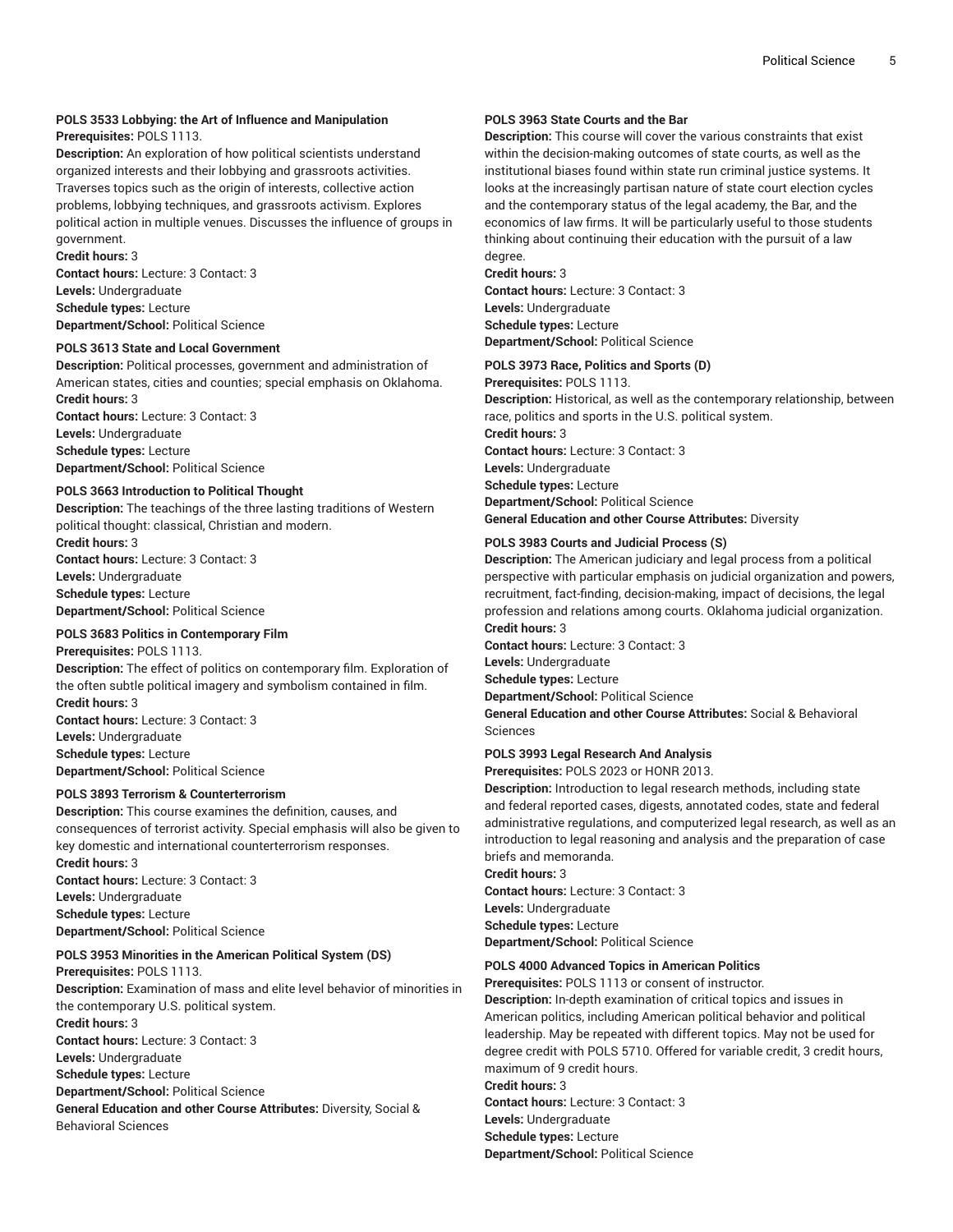## **POLS 4010 Advanced Topics in International Relations**

**Prerequisites:** POLS 2013 or POLS 2113 or consent of instructor. **Description:** In-depth examination of critical topics and issues in International Relations. May be repeated with different topics. Offered for fixed credit, 3 credit hours, maximum of 6 credit hours. May not be used for degree credit with POLS 5210. **Credit hours:** 3

**Contact hours:** Lecture: 3 Contact: 3 **Levels:** Undergraduate **Schedule types:** Lecture **Department/School:** Political Science

## **POLS 4013 American Foreign Policy**

**Description:** An introduction to the history of America's foreign policy (with an emphasis on foreign relations since WWII), the dominant themes and goals of American foreign policy throughout time, contemporary issues that face the United States, and how foreign policy is made and enforced. May not be used for degree credit with POLS 5153. **Credit hours:** 3

**Contact hours:** Lecture: 3 Contact: 3 **Levels:** Undergraduate **Schedule types:** Lecture **Department/School:** Political Science

## **POLS 4020 Advanced Topics in Comparative Politics**

**Prerequisites:** POLS 2013 or POLS 2113 or consent of instructor. **Description:** In-depth examination of critical topics and issues in Comparative Politics. May be repeated with different topics. Offered for fixed credit, 3 credit hours, maximum of 6 credit hours. May not be used for degree credit with POLS 5410.

**Credit hours:** 3 **Contact hours:** Lecture: 3 Contact: 3 **Levels:** Undergraduate **Schedule types:** Lecture **Department/School:** Political Science

## **POLS 4023 Security Analysis and Briefing**

**Description:** The purpose of this course is to introduce students to the world of intelligence analysis. Students will gain a basic understanding of the different types of intelligence, the way intelligence is analyzed, and the ways that analysts present their findings to the consumer. The course will develop critical thinking techniques and apply them to both hypothetical and real-world problems with a focus on the techniques used by professionals to present the results of their analyses. May not be used for degree credit with POLS 5223.

**Credit hours:** 3 **Contact hours:** Lecture: 3 Contact: 3 **Levels:** Undergraduate **Schedule types:** Lecture **Department/School:** Political Science

## **POLS 4033 Civil Wars (I)**

**Prerequisites:** POLS 1113.

**Description:** This course focuses on civil wars, insurgencies, and other conflicts that occur within the borders of countries. The course intends to present current theories and understanding of civil wars that can inform the examination and explanation of such conflicts, including why conflicts start, how conflicts end, the goals and strategies of rebel groups and governments, and the long-term effects of conflict are critical to forming domestic and international policies that provide peaceful alternatives to violence.

#### **Credit hours:** 3

**Contact hours:** Lecture: 3 Contact: 3 **Levels:** Undergraduate **Schedule types:** Lecture **Department/School:** Political Science **General Education and other Course Attributes:** International Dimension

#### **POLS 4043 Global Political Economy**

**Description:** An introduction to the major players, challenges, and theories shaping the modern global economy. Topics include economic development, globalization, trade, and foreign investment. May not be used for degree credit with INTL 5043. Previously offered as POLS 3043. **Credit hours:** 3

**Contact hours:** Lecture: 3 Contact: 3 **Levels:** Undergraduate **Schedule types:** Lecture **Department/School:** Political Science

#### **POLS 4053 War And World Politics (I)**

**Description:** Students are introduced to the scientific study of war. Topics include why countries engage in conflict, the conduct of war, the ways in which wars end, and how peace is maintained between former rivals. **Credit hours:** 3

**Contact hours:** Lecture: 3 Contact: 3 **Levels:** Undergraduate **Schedule types:** Lecture **Department/School:** Political Science **General Education and other Course Attributes:** International Dimension

#### **POLS 4100 Problems of Government, Politics and Public Policy**

**Description:** Special problem areas of government, politics and public policy concentrating on topics not covered in other departmental course offerings. May not be used for degree credit with POLS 5100. Offered for variable credit, 1-6 credit hours, maximum of 6 credit hours. **Credit hours:** 1-6

**Contact hours:** Contact: 1-6 Other: 1-6 **Levels:** Undergraduate **Schedule types:** Independent Study **Department/School:** Political Science

#### **POLS 4113 International Organization**

**Description:** The last one hundred years have seen the rise of international organizations. This class explores the reasons for this proliferation, as well as the impact of organizations such as the United Nations, North Atlantic Treaty Organization, etc. for the conduct of international relations. May not be used for degree credit with POLS 5163. **Credit hours:** 3

**Contact hours:** Lecture: 3 Contact: 3 **Levels:** Undergraduate **Schedule types:** Lecture

**Department/School:** Political Science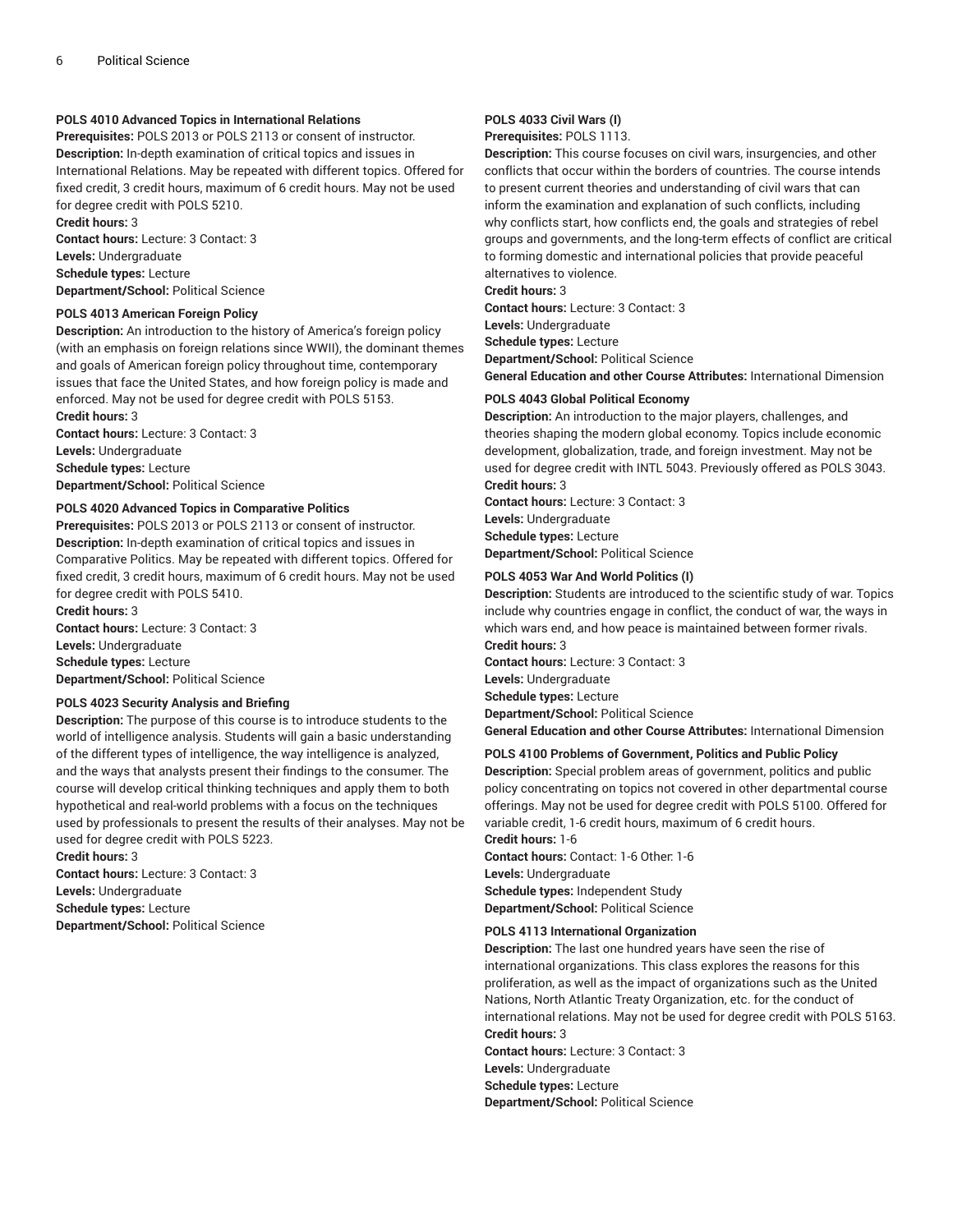## **POLS 4223 Social Movements**

## **Prerequisites:** POLS 1113.

**Description:** A study of the origins, activities, and impact of political and social movements. Students examine these theories and concepts by learning about several contemporary movements from other countries and the United States.

**Credit hours:** 3

**Contact hours:** Lecture: 3 Contact: 3 **Levels:** Undergraduate **Schedule types:** Lecture **Department/School:** Political Science

## **POLS 4333 Improving Democracy: How to Reform Government by the People (S)**

**Description:** This course encourages students to think critically and creatively about political institutions in order to improve democracy. This course gives students the opportunity to explore prominent political reform proposals and their merits, as well as an opportunity to practice skills such as the ability to evaluate complex organizations in order to improve outcomes.

**Credit hours:** 3

**Contact hours:** Lecture: 3 Contact: 3

**Levels:** Undergraduate

**Schedule types:** Lecture

**Department/School:** Political Science

**General Education and other Course Attributes:** Social & Behavioral Sciences

## **POLS 4353 Administrative Law**

**Description:** Legal powers, limits, and procedures of administrative agencies with emphasis on federal and state administrative procedure acts. May not be used for degree credit with POLS 5713. **Credit hours:** 3

**Contact hours:** Lecture: 3 Contact: 3 **Levels:** Undergraduate **Schedule types:** Lecture **Department/School:** Political Science

## **POLS 4363 Environmental Law And Policy**

**Description:** Statutory law, case law, and administrative practices relating to regulation of the environment including environmental impact statements, pollution, public lands, and preservation law. May not be used for degree credit with POLS 5633.

**Credit hours:** 3 **Contact hours:** Lecture: 3 Contact: 3 **Levels:** Undergraduate **Schedule types:** Lecture **Department/School:** Political Science

## **POLS 4403 Urban Politics and Management**

**Description:** Problems of governing and managing American metropolitan areas. May not be used for degree credit with POLS 5323. **Credit hours:** 3 **Contact hours:** Lecture: 3 Contact: 3 **Levels:** Undergraduate **Schedule types:** Lecture **Department/School:** Political Science

## **POLS 4413 Government Budgeting**

**Description:** The politics, planning and administration of government budgets. May not be used for degree credit with POLS 5320. **Credit hours:** 3 **Contact hours:** Lecture: 3 Contact: 3 **Levels:** Undergraduate **Schedule types:** Lecture

**Department/School:** Political Science

### **POLS 4453 Public Personnel Administration**

**Description:** Problems, processes, and procedures of public personnel administration. May not be used for degree credit with POLS 5333.

**Credit hours:** 3 **Contact hours:** Lecture: 3 Contact: 3 **Levels:** Undergraduate **Schedule types:** Lecture **Department/School:** Political Science

#### **POLS 4553 American Political Thought**

**Description:** A survey of the major developments in American political thought from the Colonial period to the present, followed by a topical analysis of important recent theoretical developments in political science. **Credit hours:** 3

**Contact hours:** Lecture: 3 Contact: 3 **Levels:** Undergraduate **Schedule types:** Lecture **Department/School:** Political Science

## **POLS 4573 Democratic Theory**

**Description:** Investigates the origins, development, and continuing challenges of theories of democratic government, with particular emphasis on the American political tradition. Topics include citizenship, accountability, voting and elections, federalism, and institutional design. **Credit hours:** 3

**Contact hours:** Lecture: 3 Contact: 3 **Levels:** Undergraduate **Schedule types:** Lecture **Department/School:** Political Science

## **POLS 4593 Natural Resources and Environmental Policy**

**Description:** Current issues in the law, politics and administration of energy, land, water, mineral and other natural resources policy with particular emphasis on relations to environmental policies and law. May not be used for degree credit with POLS 5620. **Credit hours:** 3

**Contact hours:** Lecture: 3 Contact: 3 **Levels:** Undergraduate **Schedule types:** Lecture **Department/School:** Political Science

## **POLS 4623 Oklahoma Politics (S)**

**Prerequisites:** POLS 1113.

**Description:** Introduction to Oklahoma Politics. Topics include the evolution of Oklahoma political institutions; the struggle to shape the Oklahoma political culture with special attention to the role of race and woman suffrage; political issues; the structure of Oklahoma political institutions at the state and local levels; and elections.

**Credit hours:** 3

**Contact hours:** Lecture: 3 Contact: 3

**Levels:** Undergraduate **Schedule types:** Lecture

**Department/School:** Political Science

**General Education and other Course Attributes:** Social & Behavioral Sciences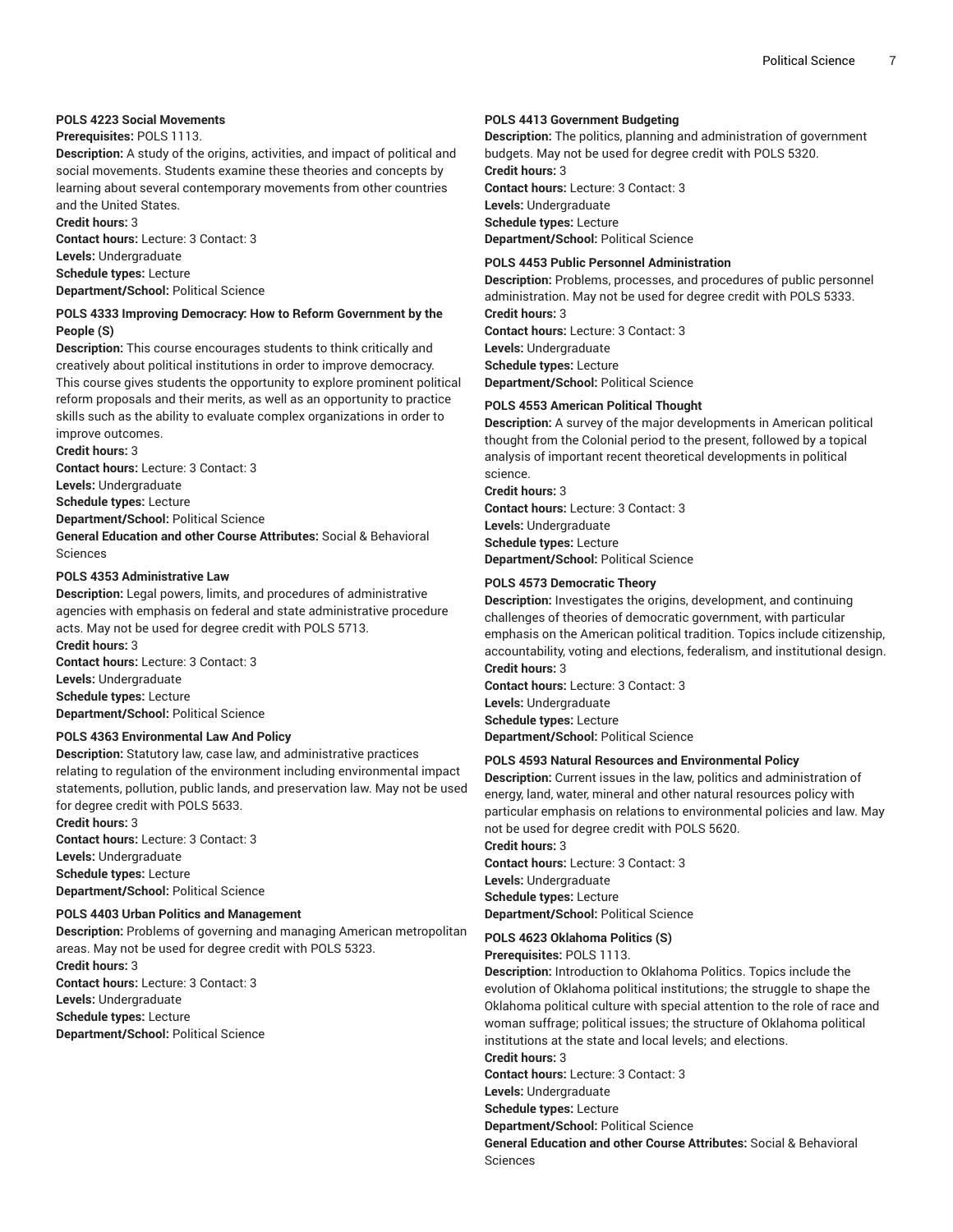## **POLS 4653 Contemporary Political Thought**

**Description:** An analysis of 19th and 20th century political ideas, with emphasis on the rise and fall of ideologies along side controversies over relativism, positivism, pragmatism, and resurgent religious faiths. **Credit hours:** 3

**Contact hours:** Lecture: 3 Contact: 3 **Levels:** Undergraduate

**Schedule types:** Lecture

**Department/School:** Political Science

## **POLS 4670 Advanced Topics in Political Theory**

**Description:** In-depth examination of critical topics and issues in classic, modern, or American political theory. May be repeated with different topics. Offered for fixed credit, 3 credit hours, maximum of 6 credit hours. **Credit hours:** 3

**Contact hours:** Lecture: 3 Contact: 3 **Levels:** Undergraduate **Schedule types:** Lecture

**Department/School:** Political Science

#### **POLS 4693 Gender and Politics**

**Description:** Changing role of women in government and politics. Voting behavior, public opinion, women in government, and the women's movement.

**Credit hours:** 3 **Contact hours:** Lecture: 3 Contact: 3 **Levels:** Undergraduate **Schedule types:** Lecture

**Department/School:** Political Science

## **POLS 4903 Senior Capstone Seminar**

**Prerequisites:** Political Science major with Junior or Senior standing and completion of POLS 3103 with a grade of "C" or better.

**Description:** This class, open only to Political Science majors in their final year of study, is intended to be the culmination of a student's undergraduate study of Political Science. Class sessions during the first half of the semester involve a review of the discipline, in which students educate their peers about some of the essential things they have learned in their coursework. During the second half of the semester, students engage in a practicum connected to the area of work/study they intend to pursue, and they complete a significant research project.

**Credit hours:** 3 **Contact hours:** Lecture: 3 Contact: 3 **Levels:** Undergraduate **Schedule types:** Lecture

**Department/School:** Political Science

## **POLS 4963 U.S. Constitution: Civil Rights and Civil Liberties**

**Prerequisites:** POLS 2023 or POLS 3983 recommended.

**Description:** Development of principles of constitutional law by the Supreme Court concerning individual and group rights, with particular emphasis on equal protection of the laws concepts in matters of race, gender, wealth, citizenship, legislative reapportionment and voting rights, government employment and affirmative action programs. Legal research techniques.

**Credit hours:** 3 **Contact hours:** Lecture: 3 Contact: 3 **Levels:** Undergraduate

**Schedule types:** Lecture **Department/School:** Political Science

## **POLS 4973 U.S. Constitution: Separation of Powers**

**Prerequisites:** POLS 2023 or POLS 3983 recommended.

**Description:** This course will cover the constitutional law governing the structure of the United States government, including such subjects as the power of the federal government, the separation of powers within the federal government, and the relationship between the federal government and the states (including substantive and due process rights under the Fourteenth Amendment).

**Credit hours:** 3 **Contact hours:** Lecture: 3 Contact: 3 **Levels:** Undergraduate **Schedule types:** Lecture **Department/School:** Political Science

#### **POLS 4980 Advanced Topics in Public Law**

**Prerequisites:** POLS 2023 and (POLS 3983 or POLS 3993) or consent of instructor.

**Description:** In-depth examination of critical topics and issues in Public Law. May be repeated with different topics. Offered for fixed credit, 3 credit hours, maximum of 6 credit hours.

**Credit hours:** 3

**Contact hours:** Lecture: 3 Contact: 3 **Levels:** Undergraduate **Schedule types:** Lecture **Department/School:** Political Science

## **POLS 4990 Independent Study**

**Description:** Application of major relevant theoretical perspectives to selected case studies of political problems and issue areas. Theories and attendant case studies selected by visiting faculty members. Offered for variable credit, 1-3 credit hours, maximum of 6 credit hours. **Credit hours:** 1-3

**Contact hours:** Contact: 1-3 Other: 1-3 **Levels:** Undergraduate **Schedule types:** Independent Study **Department/School:** Political Science

## **POLS 4993 Political Science Honors Thesis**

**Prerequisites:** Departmental invitation, senior standing, Honors Program participation.

**Description:** A guided reading and research program ending with an honors thesis under the direction of a faculty member, with second faculty reader and oral examination. Required for graduation with departmental honors in political science.

## **Credit hours:** 3

**Contact hours:** Contact: 3 Other: 3 **Levels:** Undergraduate **Schedule types:** Independent Study **Department/School:** Political Science

**General Education and other Course Attributes:** Honors Credit

#### **POLS 5000 Thesis**

**Description:** Thesis. Offered for variable credit, 1-6 credit hours, maximum of 6 credit hours.

**Credit hours:** 1-6 **Contact hours:** Contact: 1-6 Other: 1-6 **Levels:** Graduate **Schedule types:** Independent Study **Department/School:** Political Science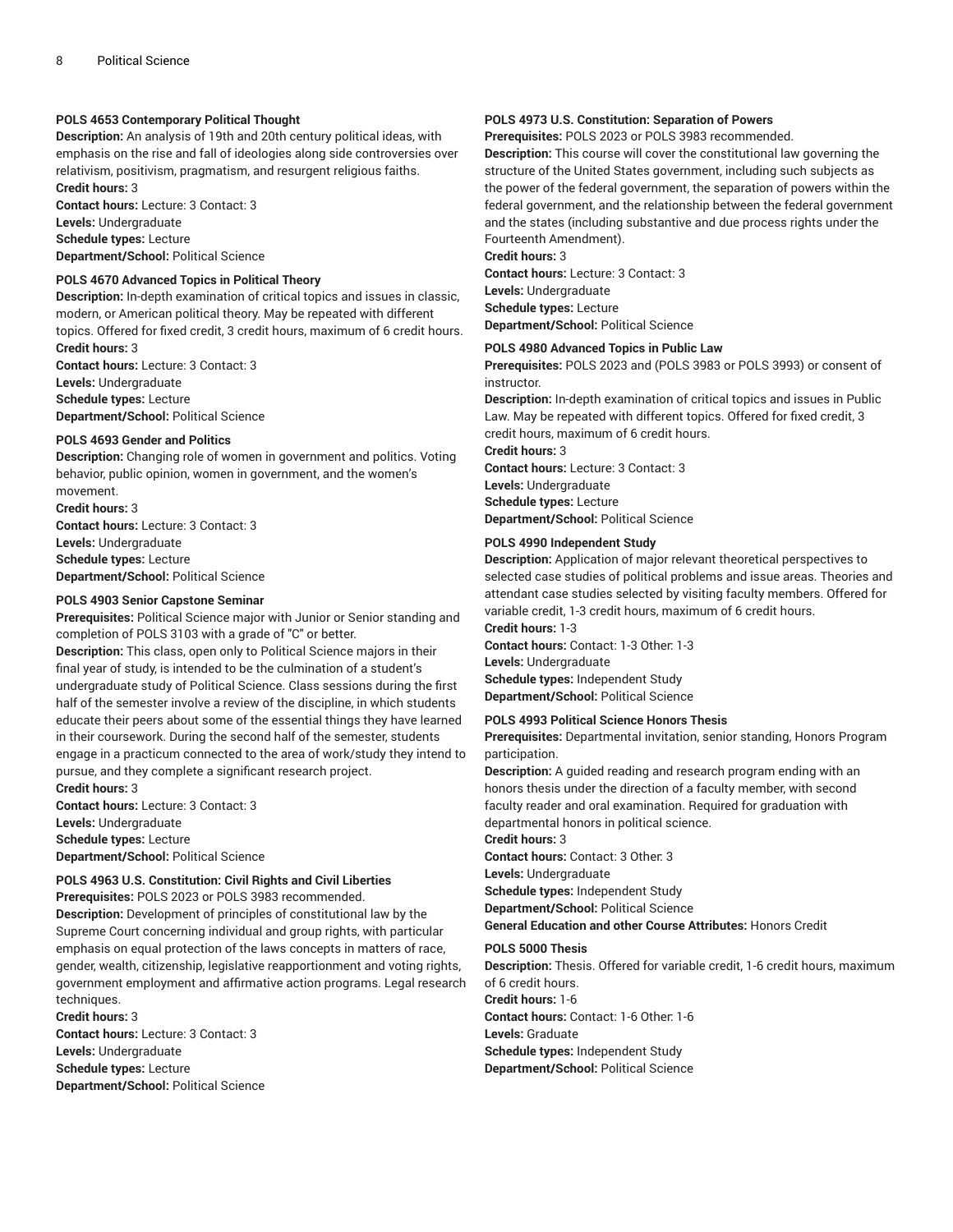## **POLS 5013 Quantitative Methods**

## **Prerequisites:** POLS 5103.

**Description:** Required of all graduate students. Fundamental methodological issues in the scientific study of politics. Logic of science, principles of research design and computer data manipulation and analysis.

**Credit hours:** 3

**Contact hours:** Lecture: 3 Contact: 3 **Levels:** Graduate **Schedule types:** Lecture **Department/School:** Political Science

## **POLS 5020 Creative Component**

**Description:** Individually supervised research. Offered for fixed credit, 3 credit hours, maximum of 6 credit hours.

**Credit hours:** 3 **Contact hours:** Contact: 3 Other: 3 **Levels:** Graduate **Schedule types:** Independent Study **Department/School:** Political Science

## **POLS 5023 Foundation of Political Science**

**Description:** Overview of the foundational works, theories and approaches that define the discipline of political science and serve as bridges across its subfields.

**Credit hours:** 3 **Contact hours:** Lecture: 3 Contact: 3 **Levels:** Graduate **Schedule types:** Lecture **Department/School:** Political Science

## **POLS 5030 Internship in Public Administration and Government**

**Description:** Individually supervised internships in administrative and governmental career areas. Paper required. Offered for variable credit, 1-6 credit hours, maximum of 6 credit hours.

**Credit hours:** 1-6 **Contact hours:** Contact: 1-6 Other: 1-6 **Levels:** Graduate **Schedule types:** Independent Study **Department/School:** Political Science

## **POLS 5040 Readings in Politics, Public Policy or Public Administration**

**Prerequisites:** Consent of supervising professor.

**Description:** Readings in the student's major area of study. Offered for variable credit, 1-6 credit hours, maximum of 6 credit hours.

**Credit hours:** 1-6 **Contact hours:** Contact: 1-6 Other: 1-6 **Levels:** Graduate **Schedule types:** Independent Study **Department/School:** Political Science

## **POLS 5100 Directed Study**

**Description:** Directed study for master's level students. May not be used for degree credit with POLS 4100. Offered for variable credit, 1-3 credit hours, maximum of 6 credit hours.

**Credit hours:** 1-3 **Contact hours:** Contact: 1-3 Other: 1-3 **Levels:** Graduate **Schedule types:** Independent Study **Department/School:** Political Science

## **POLS 5103 Research Design**

**Prerequisites:** Graduate standing.

**Description:** Overview of research design, including conceptualization and operationalization, literature review, deductive and inductive theorizing, hypothesis testing, quantitative and qualitative data collection and analysis. **Credit hours:** 3

**Contact hours:** Lecture: 3 Contact: 3 **Levels:** Graduate **Schedule types:** Lecture **Department/School:** Political Science

## **POLS 5113 Seminar in Public Program Evaluation**

**Description:** Methodology of evaluation research in public programs. Emphasis will be placed on designing and interpreting evaluative studies rather than the mastery of particular mathematical, statistical or computer skills.

**Credit hours:** 3 **Contact hours:** Lecture: 3 Contact: 3 **Levels:** Graduate **Schedule types:** Lecture **Department/School:** Political Science

## **POLS 5133 Politics and Political Economy in the European Union**

**Description:** The institutions and policy-making process of the European Union (EU) and the theoretical traditions in the study of European integration. The institutional form of the EU and the type of European policy that is emerging. **Credit hours:** 3

**Contact hours:** Lecture: 3 Contact: 3 **Levels:** Graduate **Schedule types:** Lecture **Department/School:** Political Science

## **POLS 5143 Social and Political Perspectives in Europe**

**Description:** Examination of the current and historical social, cultural and political landscapes of European societies. Material related to identity politics, citizenship, democratization and collective memory feature regularly in the course.

**Credit hours:** 3 **Contact hours:** Lecture: 3 Contact: 3 **Levels:** Graduate **Schedule types:** Lecture **Department/School:** Political Science

## **POLS 5153 American Foreign Policy**

**Description:** An introduction to the history of America's foreign policy (with an emphasis on foreign relations since WWII), the dominant themes and goals of American foreign policy throughout time, contemporary issues that face the United States, and how foreign policy is made and enforced. May not be used for degree credit with POLS 4013.

**Credit hours:** 3 **Contact hours:** Lecture: 3 Contact: 3 **Levels:** Graduate **Schedule types:** Lecture **Department/School:** Political Science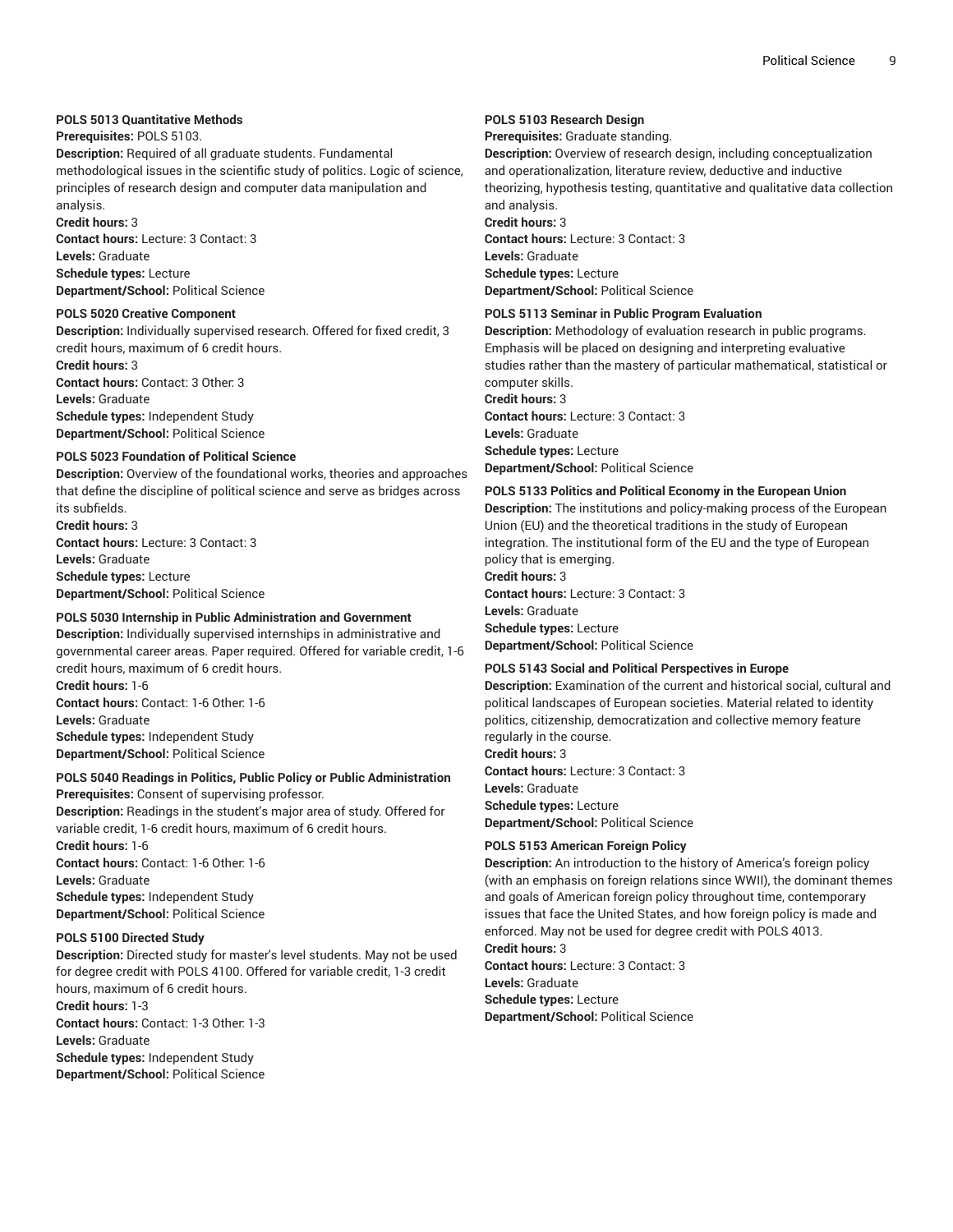## **POLS 5163 International Organization**

**Description:** The last one hundred years have seen the rise of international organizations. This class explores the reasons for this proliferation, as well as the impact of organizations such as the United Nations, North Atlantic Treaty Organization, etc. for the conduct of international relations. May not be used for degree credit with POLS 4113. **Credit hours:** 3

**Contact hours:** Lecture: 3 Contact: 3 **Levels:** Graduate **Schedule types:** Lecture **Department/School:** Political Science

#### **POLS 5203 ProSeminar in International Relations**

**Description:** A general survey intended to introduce students to major theoretical paradigms, applications, and debates in the field of international relations.

**Credit hours:** 3 **Contact hours:** Lecture: 3 Contact: 3 **Levels:** Graduate **Schedule types:** Lecture **Department/School:** Political Science

#### **POLS 5210 Topics Seminar in International Relations**

**Description:** In-depth examination of critical topics and issues in International Relations. May be repeated up to 6 hours with different topics. Offered for fixed credit, 3 credit hours, maximum of 6 credit hours. May not be used for degree credit with POLS 4010.

**Credit hours:** 3 **Contact hours:** Lecture: 3 Contact: 3 **Levels:** Graduate **Schedule types:** Lecture

**Department/School:** Political Science

## **POLS 5213 Seminar in the International Political Economy**

**Prerequisites:** Graduate standing.

**Description:** Research on the mechanics and theories of interaction between economic and political phenomena. Same course as INTL 5213. **Credit hours:** 3 **Contact hours:** Lecture: 3 Contact: 3

**Levels:** Graduate **Schedule types:** Lecture **Department/School:** Political Science

## **POLS 5223 Security Analysis and Briefing**

**Description:** The purpose of this course is to provide students with the basic tools used by intelligence analysis. In the course, we will discuss the psychology of intelligence, how to nurture analytical creativity, methods of intelligence analysis, and ways that analysts present their findings to the consumer. We will also engage in several exercises involving both hypothetical and real-world problems that will allow you to develop your critical thinking skills. Finally, we will create an intelligence product that brings together all the skills learned in the course. May not be used for degree credit with POLS 4023.

**Credit hours:** 3 **Contact hours:** Lecture: 3 Contact: 3 **Levels:** Graduate **Schedule types:** Lecture **Department/School:** Political Science

## **POLS 5253 Conflict Management and Peacebuilding**

**Description:** An introduction to the tactics, strategies, and tools of conflict management. Student will engage with current research in this field, with a focus on understanding of what works - and what does not in resolving civil wars and communal violence.

**Credit hours:** 3

**Contact hours:** Lecture: 3 Contact: 3 **Levels:** Graduate **Schedule types:** Lecture **Department/School:** Political Science

#### **POLS 5273 Diplomacy**

**Description:** Overview of the theoretical and practical dimensions of diplomacy. This class explores the history of diplomacy, its place within the study of international relations, the rise of diplomatic norms, the evolution of diplomacy, and the fragility and art of negotiation. **Credit hours:** 3

**Contact hours:** Lecture: 3 Contact: 3 **Levels:** Graduate **Schedule types:** Lecture **Department/School:** Political Science

#### **POLS 5313 Public Management**

**Description:** Introduction to the general principles of management as they are applied in the public sector. Systems theory, organization design, and techniques of supervision.

**Credit hours:** 3 **Contact hours:** Lecture: 3 Contact: 3 **Levels:** Graduate **Schedule types:** Lecture **Department/School:** Political Science

#### **POLS 5320 Seminar in Public Budgeting and Finance**

**Description:** Major processes and practices involved in governmental budgeting in the United States at national, state and local level. May not be used for degree credit with POLS 4413. Offered for fixed credit, 3 credit hours, maximum of 6 credit hours.

**Credit hours:** 3 **Contact hours:** Lecture: 3 Contact: 3 **Levels:** Graduate **Schedule types:** Lecture **Department/School:** Political Science

## **POLS 5323 Urban Politics and Management**

**Description:** Introduction to the concepts, processes and techniques of managing urban political systems to include problems of leadership, decision-making, general management and group behavior. May not be used for degree credit with POLS 4403. **Credit hours:** 3

**Contact hours:** Lecture: 3 Contact: 3 **Levels:** Graduate **Schedule types:** Lecture **Department/School:** Political Science

#### **POLS 5333 Seminar in Public Personnel Administration**

**Description:** Current practices, problems and issues in public sector personnel administration, including merit system, civil service reform collective bargaining, and equal opportunity and affirmative action. May not be used for degree credit with POLS 4453. **Credit hours:** 3 **Contact hours:** Lecture: 3 Contact: 3 **Levels:** Graduate **Schedule types:** Lecture **Department/School:** Political Science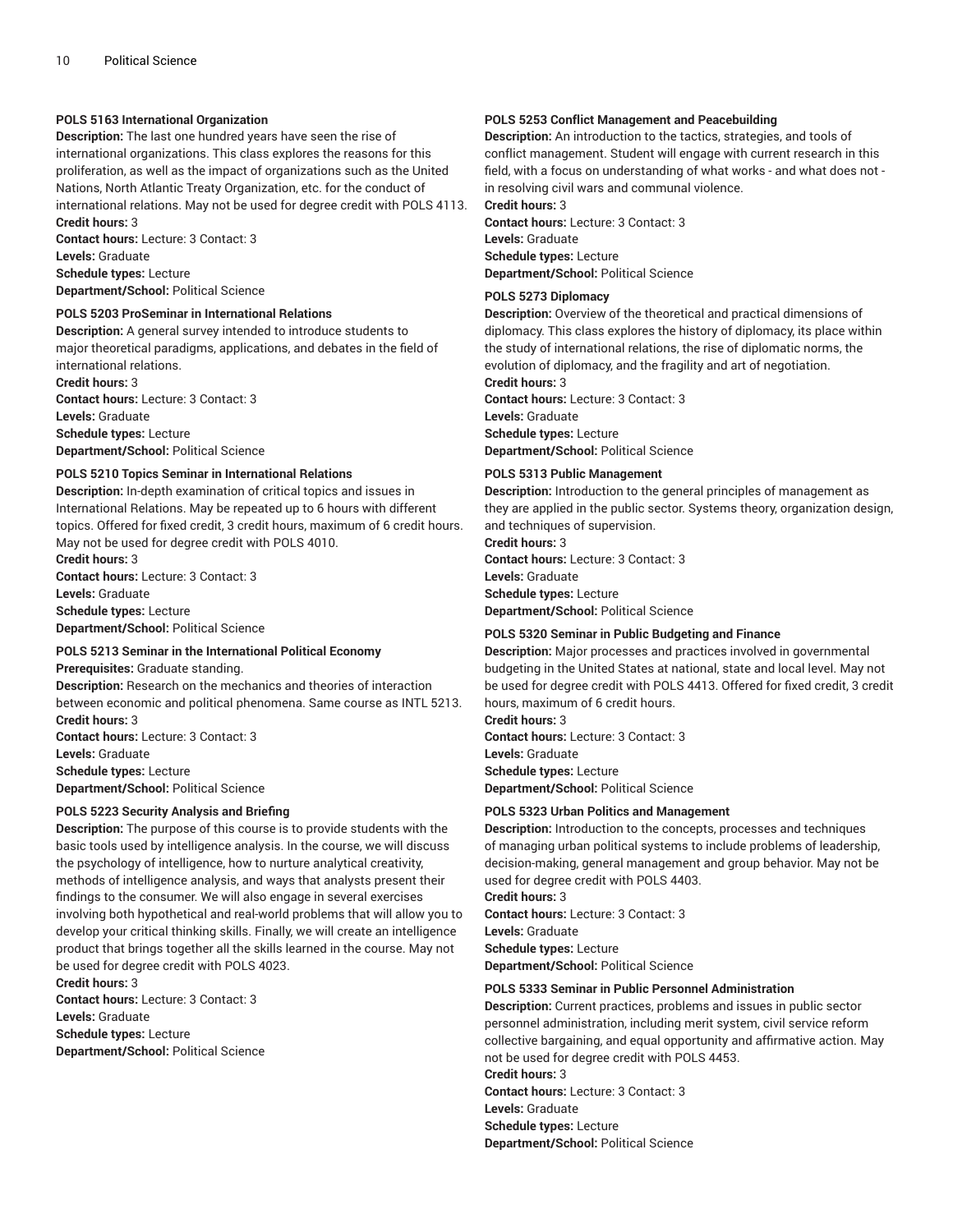## **POLS 5353 Seminar in Design, Structure and Processes of Public Organizations**

**Description:** Administration in the public sector, stressing traditional and emerging organization structures. Awareness of administrative processes and environment that include program design, implementation, and administrative accountability. **Credit hours:** 3

**Contact hours:** Lecture: 3 Contact: 3 **Levels:** Graduate **Schedule types:** Lecture **Department/School:** Political Science

## **POLS 5363 Public Sector Dispute Resolution**

**Prerequisites:** Senior or graduate standing.

**Description:** Labor relations and employment issues in the public sector, and the various methods for resolving government personnel conflicts without resort to violence or litigation. Focus on labor law, employment law and Alternative Dispute Resolution as they apply to government employment.

**Credit hours:** 3

**Contact hours:** Lecture: 3 Contact: 3 **Levels:** Graduate **Schedule types:** Lecture **Department/School:** Political Science

## **POLS 5393 Politics of Disaster**

**Credit hours:** 3 **Contact hours:** Lecture: 3 Contact: 3 **Levels:** Graduate **Schedule types:** Lecture **Department/School:** Political Science

## **POLS 5403 ProSeminar in Comparative Politics**

**Prerequisites:** Graduate standing and 5303 or consent of instructor. **Description:** Situates disaster phases in the political context at the local, national, and international levels. Examines research on specific events and their interactive effects between the political system and various phases of disaster.

**Credit hours:** 3 **Contact hours:** Lecture: 3 Contact: 3 **Levels:** Graduate **Schedule types:** Lecture **Department/School:** Political Science

## **POLS 5410 Topics Seminar in Comparative Politics**

**Description:** In-depth examination of critical topics and issues in Comparative Politics. May be repeated up to 6 hours with different topics. May not be used for degree credit with POLS 4020. Offered for fixed credit, 3 credit hours, maximum of 6 credit hours. **Credit hours:** 3 **Contact hours:** Contact: 3 Other: 3 **Levels:** Graduate **Schedule types:** Independent Study **Department/School:** Political Science

**POLS 5510 Seminar in Political Behavior**

**Description:** Examination of contemporary theories of political behavior with emphasis on empirical studies. Offered for variable credit, 1-3 credit hours, maximum of 6 credit hours. **Credit hours:** 1-3

**Contact hours:** Contact: 3-18 Other: 3-18 **Levels:** Graduate **Schedule types:** Independent Study **Department/School:** Political Science

## **POLS 5513 Seminar in Political Psychology**

**Description:** Examination of psychological theories as they pertain to political behavior, including attitude change, political cognition, public opinion and decision-making.

## **Credit hours:** 3

**Contact hours:** Lecture: 3 Contact: 3 **Levels:** Graduate **Schedule types:** Lecture **Department/School:** Political Science

**POLS 5613 Public Policy Analysis**

**Description:** Analytical methods for evaluating public policies and examination of the public processes including policy design, implementation and evaluation. May not be used for degree credit with POLS 3493.

**Credit hours:** 3 **Contact hours:** Lecture: 3 Contact: 3 **Levels:** Graduate **Schedule types:** Lecture **Department/School:** Political Science

**POLS 5620 Seminar in Natural Resource Policy, Law and Administration Description:** Analysis of the legal and public policy aspects of environmental regulation, including special emphasis on one of three components: environmental law, administrative law, and national resource law and policy. May not be used for degree credit with POLS 4593. Offered for fixed credit, 3 credit hours, maximum of 9 credit hours.

**Credit hours:** 3 **Contact hours:** Lecture: 3 Contact: 3 **Levels:** Graduate **Schedule types:** Lecture **Department/School:** Political Science

## **POLS 5633 Practical Environmental Compliance**

**Description:** Environmental decision-making, reading and understanding environmental statutes and regulations, and effectively dealing with the EPA. Environmental permitting and enforcement, policies and procedures. Review of hazardous waste regulations with emphasis on ground water problems. May not be used for degree credit with POLS 4363.

**Credit hours:** 3 **Contact hours:** Lecture: 3 Contact: 3 **Levels:** Graduate **Schedule types:** Lecture **Department/School:** Political Science

## **POLS 5643 Regulatory Risk Analysis**

**Description:** Risk-based decision making, government's risk analysis paradigm, risk analysis policy, and social aspects of risk assessment. Review of the RCRA corrective action, CERCLA (Superfund) remedial action, and NEPA environmental impact study programs. **Credit hours:** 3

**Contact hours:** Lecture: 3 Contact: 3 **Levels:** Graduate **Schedule types:** Lecture **Department/School:** Political Science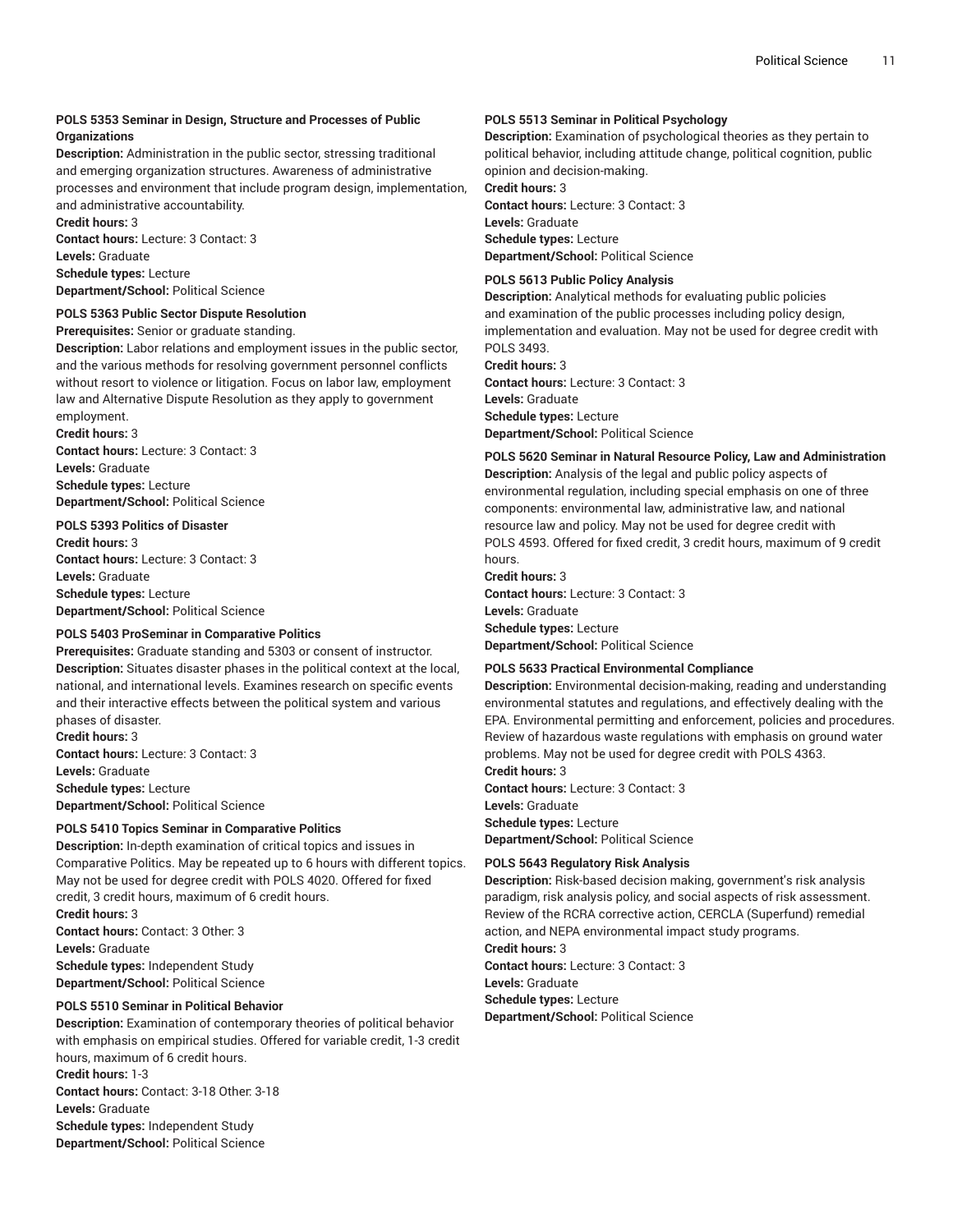## **POLS 5673 Understanding and Responding to Terrorism**

**Description:** Exploration of the experience of non-state terrorism in the U.S. and Western European democracies in the late 20th century. Understanding terrorism as a political, social, and historical phenomenon; the current and future threat of terrorism, both foreign and domestic; governmental choices in responding to terrorism in democratic societies and; U.S. anti-terrorism policies and considerations that emergency responders face in preparing for and responding to terrorist incidents. **Credit hours:** 3

**Contact hours:** Lecture: 3 Contact: 3 **Levels:** Graduate **Schedule types:** Lecture **Department/School:** Political Science

## **POLS 5703 ProSeminar in American Politics**

**Description:** Overview of a wide range of classic works in American institutions and Political Behavior. It examines not only the classic works in each area of these subfields, but a sampling of current work being done in the field.

**Credit hours:** 3 **Contact hours:** Lecture: 3 Contact: 3 **Levels:** Graduate **Schedule types:** Lecture **Department/School:** Political Science

#### **POLS 5710 Topics Seminar in American Politics**

**Description:** In-depth examination of critical topics and issues in American Politics. May be repeated up to 6 hours with different topics. May not be used for degree credit with POLS 4000. Offered for fixed credit, 3 credit hours, maximum of 6 credit hours.

**Credit hours:** 3 **Contact hours:** Lecture: 3 Contact: 3 **Levels:** Graduate **Schedule types:** Lecture **Department/School:** Political Science

## **POLS 5713 Seminar in Public Law**

**Description:** Literature of public law in the United States. Overview of the approaches that shape the theoretical and empirical contours of the public law field and contribute to multidisciplinary law and social science studies. May not be used for degree credit with POLS 4353.

**Credit hours:** 3 **Contact hours:** Lecture: 3 Contact: 3 **Levels:** Graduate

**Schedule types:** Lecture

**Department/School:** Political Science

## **POLS 5720 Topics in Political Science**

**Description:** In-depth examination of critical topics and issues in Political Science. May be repeated up to 6 hours with different topics. Offered for fixed credit, 1-3 credit hours, maximum of 6 credit hours.

**Credit hours:** 3 **Contact hours:** Lecture: 3 Contact: 3 **Levels:** Graduate **Schedule types:** Lecture **Department/School:** Political Science

## **POLS 5743 Seminar in Political Communication**

**Description:** Examination of recent theories within politics and the media, including effects of media on opinion, role of media as a political institution and the role of media during elections.

**Credit hours:** 3

**Contact hours:** Lecture: 3 Contact: 3 **Levels:** Graduate **Schedule types:** Lecture **Department/School:** Political Science

## **POLS 5810 Seminar in Women and Politics**

**Prerequisites:** Graduate standing.

**Description:** Research on a variety of topics concerning women and politics, including women's movements, women and elections, and public opinion. Offered for fixed credit, 3 credit hours, maximum of 9 credit hours.

**Credit hours:** 3

**Contact hours:** Contact: 3 Other: 3 **Levels:** Graduate **Schedule types:** Independent Study **Department/School:** Political Science

#### **POLS 5943 Complex Emergencies**

**Prerequisites:** Graduate Standing.

**Description:** This course examines complex emergencies from an emergency management perspective. We will look at the collapse of governance, the causes of armed conflict, food insecurity, infectious disease, natural disasters, and so on and examine specific cases in detail. Furthermore, we will look at how the international community responds to these crises, and which agencies are involved in relief efforts. We will apply the traditional four phases of disaster management these situations.

**Credit hours:** 3 **Contact hours:** Lecture: 3 Contact: 3 **Levels:** Graduate

**Schedule types:** Lecture **Department/School:** Political Science

#### **POLS 6000 Doctoral Dissertation Research**

**Prerequisites:** Consent of major professor. **Description:** Research for PhD dissertation. Offered for variable credit,

1-12 credit hours, maximum of 60 credit hours.

**Credit hours:** 1-12 **Contact hours:** Contact: 1-12 Other: 1-12 **Levels:** Graduate **Schedule types:** Independent Study **Department/School:** Political Science

#### **POLS 6013 Qualitative Methods**

**Prerequisites:** POLS 5103. **Description:** Qualitative methods for collecting and analyzing data from the social sciences. **Credit hours:** 3 **Contact hours:** Lecture: 3 Contact: 3 **Levels:** Graduate **Schedule types:** Lecture **Department/School:** Political Science

## **Undergraduate Programs**

- Political [Science,](http://catalog.okstate.edu/arts-sciences/political-science/ba/) BA [\(http://catalog.okstate.edu/arts-sciences/](http://catalog.okstate.edu/arts-sciences/political-science/ba/) [political-science/ba/](http://catalog.okstate.edu/arts-sciences/political-science/ba/))
- Political [Science,](http://catalog.okstate.edu/arts-sciences/political-science/bs/) BS [\(http://catalog.okstate.edu/arts-sciences/](http://catalog.okstate.edu/arts-sciences/political-science/bs/) [political-science/bs/](http://catalog.okstate.edu/arts-sciences/political-science/bs/))